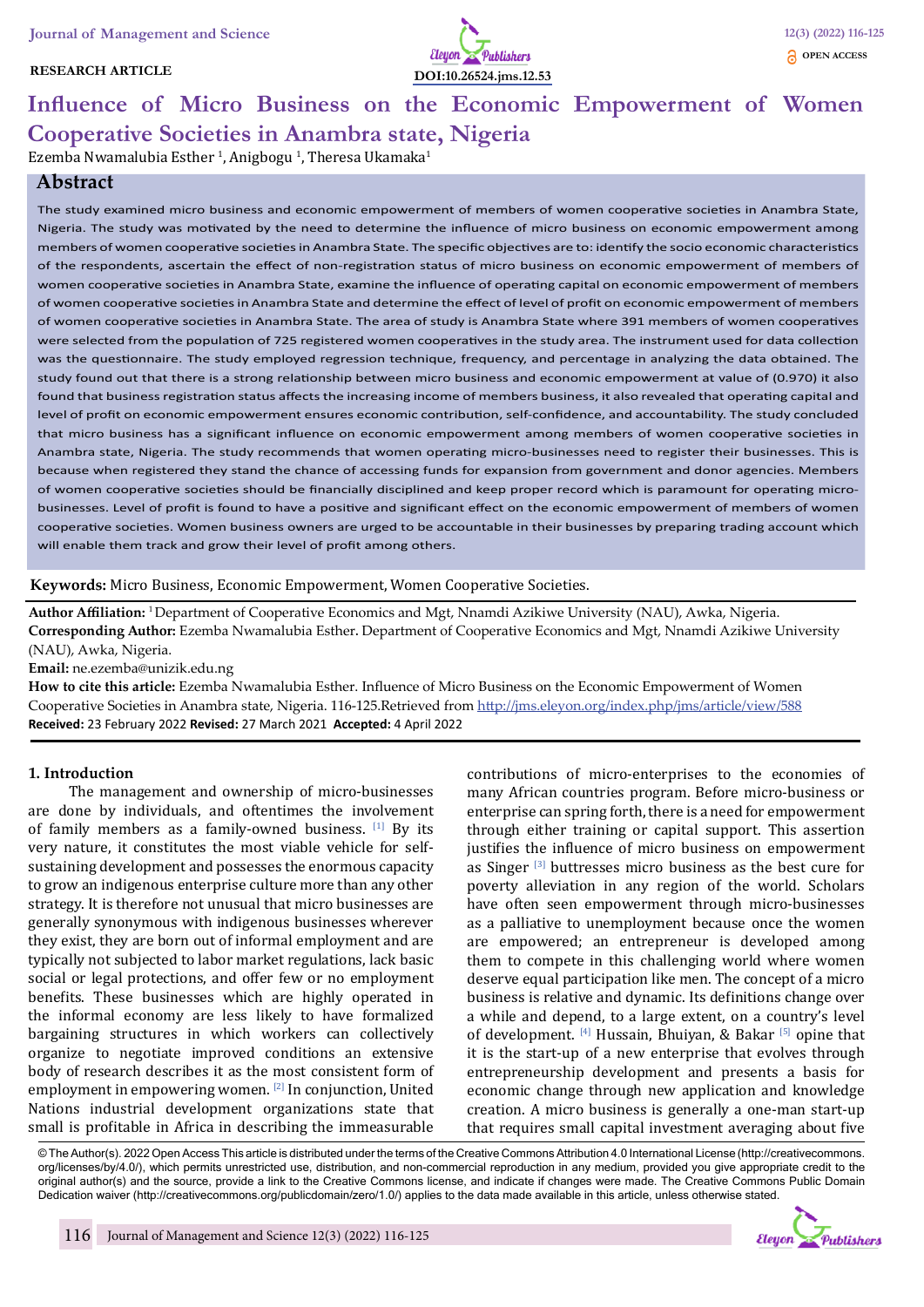million depending on each country's postulation.

All across the world, women's empowerment has attained greater importance and is considered essential for policy formulation in various organizations worldwide. Results highlighted that empowerment relates to active women folk participation.<sup>[6]</sup>

Empowerment is a process, from being unpowered to being empowered. Theorizing of empowerment stresses two main perspectives on this process: namely one more individualistic, namely through women's capacities and free exercise of personal choice and one more collectivistic, namely through collective behavior and the adherence to cultural norms which emphasize collective growth. [7,8,9] The study of Obianefo, Mailafia, Ismaila, Ezeano, Isaiah, and Ohalete [10] and Selvi and Bakialekshm<sup>[11]</sup> alludes to Women's economic empowerment as the act of mobilizing women to participate in the process of emancipation and social movement. This assertion is aligned with the earlier study of the Inter-American Development Bank which contends that women empowerment is an expansion of women's right to resources and the capacity of women to make decisions and act independently in the economic, social, and political sphere.

This empowerment to a great extent leads to women's economic independence and wellbeing. Behera [12] notes that women empowerment intends to increase the employment and labor participation of women, given that it is targeted to bridge the wage differentials of the male and female gender considering the socio-economic characteristics of these groups of people, it energizes the women to participate in social movements and the process of emancipation.  $[13]$ Rajeshwari [14]; Selvi and Bakialekshmi (2017) suggests that this implies increasing the spiritual, political, social, educational, gender, or economic strength of individuals and communities of women, this is important for inclusiveness in the development process of women in the area of poverty reduction, education, health, welfare, among others.  $[15]$  By description, a woman is a female human being. Lawson in his study notes that women in their demography constitute more or less half of the world's population. Globally; women quantitatively contribute to the global labor force participation and qualitatively in educational achievement and skill power.  $[16]$  Women are the key developmental actors who play a significant role in the domestic and socioeconomic dynamics of society. Nigerian women account for about 41% of the ownership of micro-businesses in the country, placing Nigeria among the highest entrepreneurship rates globally, 23 million female entrepreneurs are operating in the microbusiness segment in the country, women own 20% of such businesses in the formal sector, this means that majority are operated informally. They are involved in both farming and non-farming activities, they support their households and communities in achieving food security, nutrition and also to generate income and improve livelihoods of their families. Women play a particularly important role in crop production, including land preparation, planting of crops, harvesting, transporting, processing, storing, and marketing of farm and non-farm produce (Obianefoet al., 2020). Their activities typically range from tending animals, processing and preparing food, working for wages in agricultural and nonagricultural enterprises, engaging in trade and marketing and caring for their families, and maintaining their homes when women can fully participate in economic life and make decisions therein, they feel empowered which is important to building stronger economies, achieving internationally agreed goals for development and sustainability, and improving the quality of life for themselves, their families, and communities, etc. [17] Irfana, Sanaullah, Mushtaque, and Zarmina  $^{[18]}$  assert that the ability of women to elaborate and recreate what it is that they can be, do, and accomplish in a circumstance that they previously were denied depicts empowerment.

Midgley  $[19]$  states that micro businesses are mainly owned and operated by poor people or groups of poor people with the support of sponsoring organizations. These informal financial organizations have been set up to address the problem of micro credit, these are mainly micro-finance institutions licensed by the Central Bank of Nigeria to make funds available to micro and small business owners who are most of the time un-bankable either as a result of no collateral, non-registration status of their business, especially in the rural areas. The micro-finance institutions evolved to break the barricade of poor access to credit by low-income individuals for developmental purposes especially in the rural area these efforts of government, financial institutions, and nongovernmental agencies have not lived up to purpose as women business owners still receive less credit. [20,21] The need to address this problem of financial services to women microentrepreneurs has led to the rapid growth of informal organizations, self-help groups, women associations, etc. Cooperative societies have sprung up as an effective mechanism for providing financial services. Cooperatives have a role to play in reducing different shocks and paving the way towards recovery that is socially and economically sound and sustainable. Ultimately, cooperatives can create a safe environment where women increase their selfconfidence, identify their challenges, make decisions and manage risks in their business. International Cooperative Alliance [22] defines Cooperative as people-centered enterprises jointly owned and democratically controlled by and for their members to realize their common socioeconomic needs and aspirations. As enterprises based on values and principles, they put fairness and equality first allowing people to create sustainable enterprises that generate long-term jobs and prosperity. This approach to development has been regarded by the government as a tool for the country's economic growth especially in the socio-economic development of the rural area, elimination of poverty, and solving unequal income disparity between rural and urban areas. In the same view, women cooperative societies allow their members who might have been isolated and working individually to band together for better opportunities. Rosenbaum [23] asserts that women cooperative societies go beyond simply providing an income for poor women members to support their businesses; it also creates empowerment for them in their businesses or intended startups by providing economies of scale and better bargaining position thus enhancing their dignity and greatly improving their quality of life. As a result, women are empowered to become active agents of change, entrepreneurs, small business owners, and promoters of social transformation who can improve their own lives and

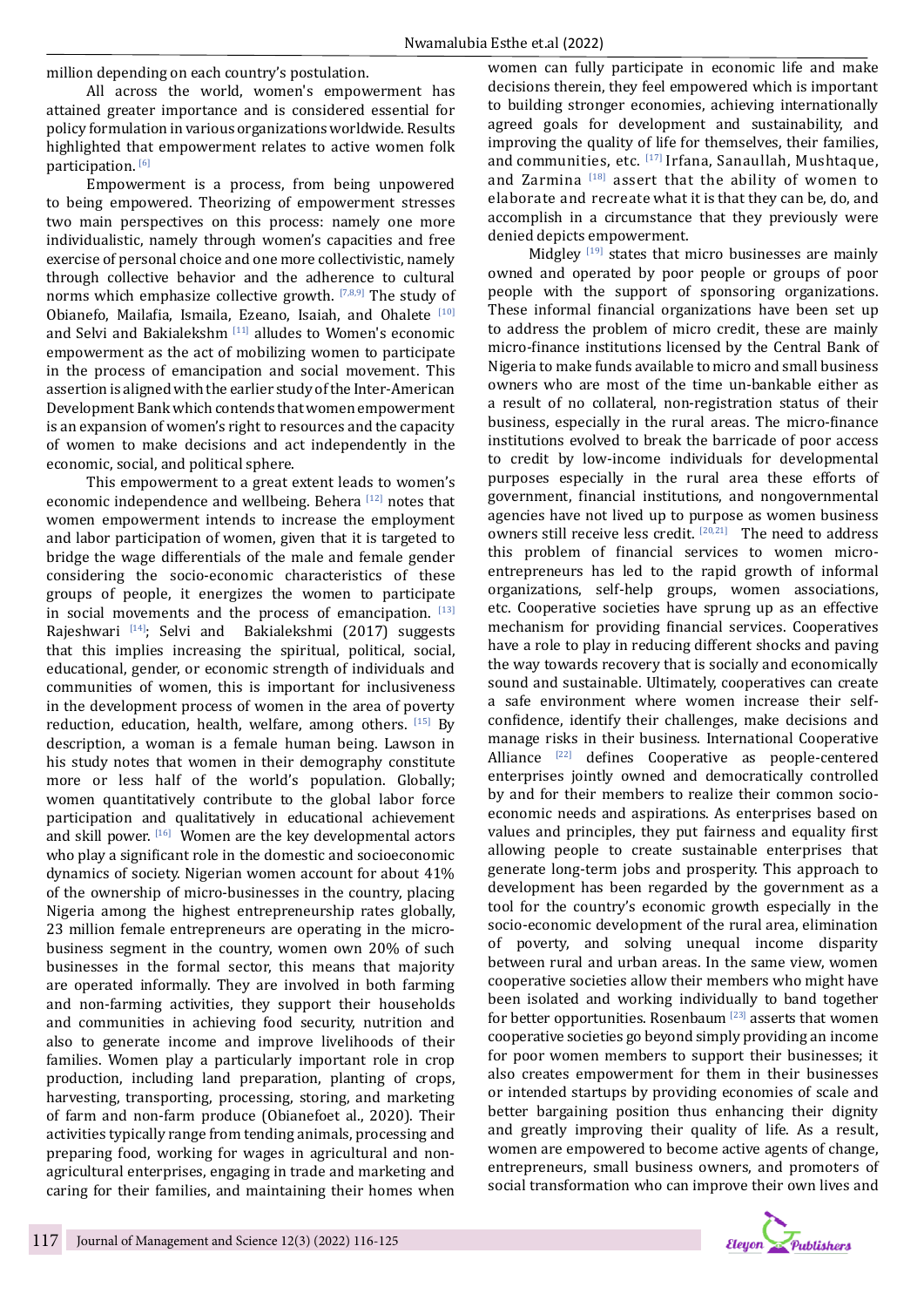those of the community. [24]

#### **2.Statement of the Problem**

Today, most cultural gender roles have limited women's involvement in certain economic activities. Women with little or no formal education remain deprived of employment opportunities as wage workers because of their family responsibilities, they cry aloud to cultural<br>discrimination, resource constraint, and domestic discrimination, resource constraint, and workload. Despite the conscious efforts of the government, global partners, international organizations and financial institutions in addressing the challenges encumbering women in business, the challenge continues to persist. The absence of tangible security, inability to pool resources has resulted in a lack of productive assets and has made women feel powerless. Hence, the intervention of establishing micro-businesses serves as a remedy and an important approach for inclusiveness, a survival strategy, and a selfemployment opportunity. Women feel empowered through their business activities; it creates an avenue for them to be involved in social dialogue and participation, boosting their self-confidence and sense of belongingness. Most of these businesses are not registered as they are neither taxed nor monitored by the government; they are kept out of formality by high regulatory costs, most notably entry regulation, and as such find it difficult to expand beyond subsistence. They operate mostly in the informal sector of the economy which according to Ulyssea  $[25]$  is a reservoir of potentially productive entrepreneurs but are characterized by limited operating capital, lack of access to credit, poor product quality output, simple technology, and peasant production, low volume of sales leading to little or no profit for business expansion.

Notwithstanding, several studies have been carried out on micro business and women empowerment from various standpoints and varying literary perspectives and most studies confirm that micro business is a development strategy in any economy of which women are key economic players who should not just be perceived as the bottom of the pyramid  $[26,27]$  To the best of the researcher's knowledge, these existing studies have paid attention in examining micro business and different dimensions of empowerment regardless of gender but therein lies an existing content gap which this study aim to fill by investigating micro-business (proxied by non-registration of business, limited operating capital and level of profit}on economic empowerment of members of women cooperative societies, thus expanding gender-based research on business and cooperatives in the study area.

#### **3.Objectives of the Study**

The broad objective of the study is to investigate the influence of micro-business on the empowerment of women cooperative societies in Anambra State, Nigeria. The study specifically tends to:

i. Identify the socio-economic characteristics of the respondents.

ii. Ascertain the effect of non-registration status of the business on economic empowerment of members of women cooperative societies in Anambra state.

iii. Examine the influence of operating capital on

economic empowerment of members of women cooperative societies in Anambra state.

iv. Determine the effect of level of profit on economic empowerment of members of women cooperative societies in Anambra state.

# **4. METHODOLOGY Research Design**

Research design connotes the approach researcher(s) intends to take in carrying out the study, a survey research design approach will be adopted. A survey design approach samples individual units of a population (study representative). The goal is to gain an understanding of the detailed nature and inter-relationships and operations of the study units. For this reason, the researcher will make use of a well-questionnaire to elicit information from the women business owners in the study location.

#### **Area of Study**

The study area is Anambra State which is located in South East of Nigeria with Igbo ethnic majority, created on the 27th of August 1991. The State is known for its commercial activities and manufacturing of various products which play host to the largest market in West Africa (Onitsha main market and manufacturing company in Nnewi). Also, Anambra is endowed with a lot of mineral resources especially oil and gas and other Agro-based resources and activities like fishery, farming as well as land cultivated for pasturing and animal husbandry with 100% arable soil as most of the state inhabitants are living in rural areas of the State. The state is predominately occupied by the Igbo ethnic group who by nature are farmers, fishermen, craftsmen, and traders. Among crops grown by farmers in the state are yam, palm produce, rice, cassava, cocoyam, vegetables, and different varieties of fruit trees among others. Anambra State is rich in natural gas, crude oil, bauxite, ceramics, and arable soil. It boasts of undulating landscape with tall trees and rich vegetation that is green all year round. The state experiences two major seasons, the rainy season which starts at the end of March and lasts till the end of October, and the dry season which starts in November and ends in March. It records about 3,000mm of rainwater per annum, this makes the area suitable for agricultural production. Meanwhile, as at the last official census, Anambra State has a total population of 4,055,048 (NPC, 2006) with 21 local government areas (LGAs) and 177 communities. Also, the State shared boundaries with Delta State in the West, Kogi State in the North, and Enugu State in the East while Imo State in the South. Anambra State is situated between Latitudes 6° 13' and 6°19' N and Longitude 6°75' and 7°08 'E respectively. The State has an estimated land area of 4,865sqkm. The 21 LGAs that makeup Anambra State is categorized into three senatorial zones which include; Anambra North (Onitsha North, Onitsha South, Oyi, Ogbaru, Anambra East, Anambra West, and Ayamelum), Anambra South (Ihiala, Nnewi North, Nnewi South, Orumba North, Orumba South, Aguata and Ekwusigo) and Anambra Central (Awka North, Awka South, Njikoka, Anaocha, Idemili North, Idemili South, and Dunukofia)

#### **Population of the Study**

The population of the study is made up of all the

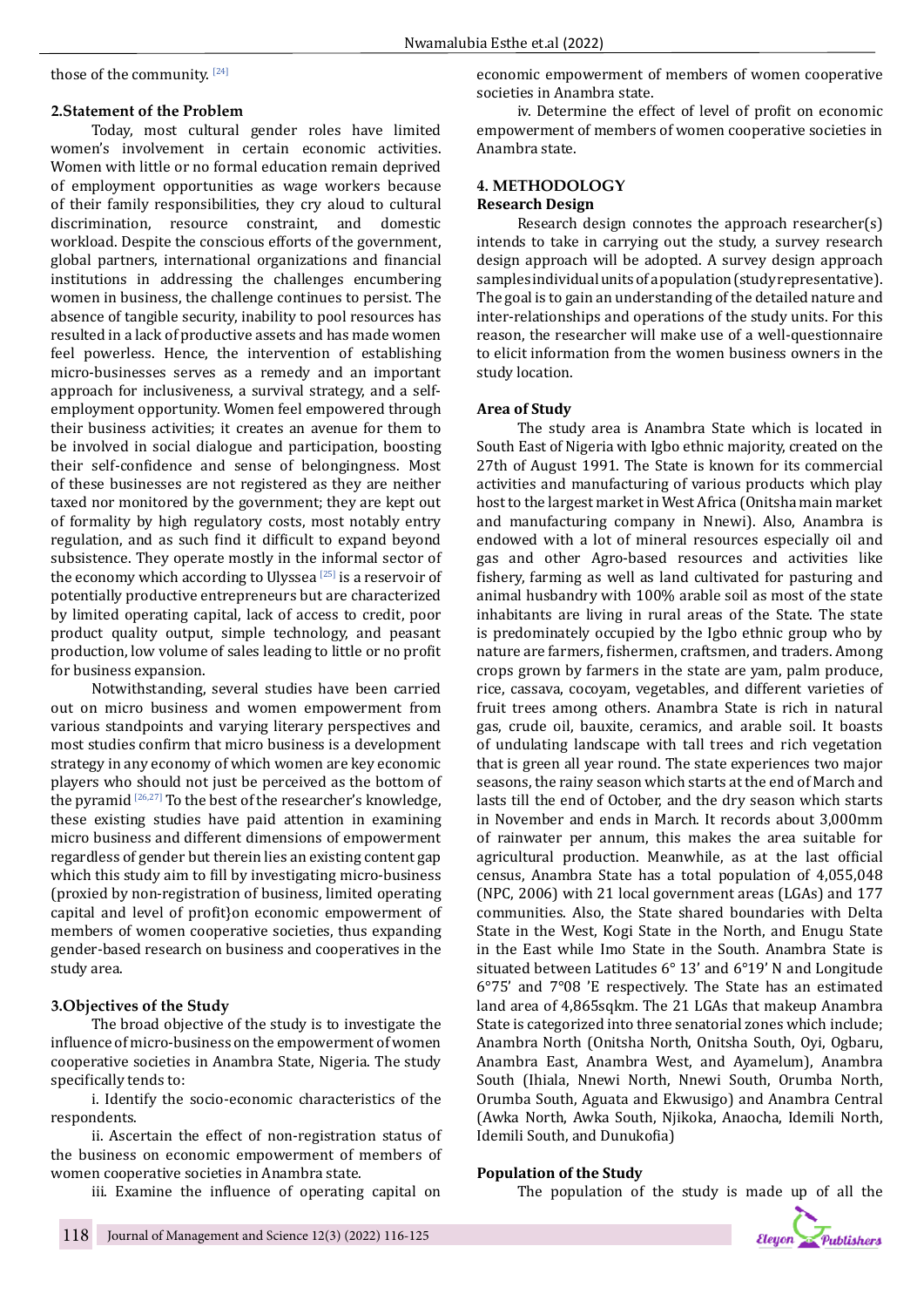members of women cooperatives societies in selected communities in Anambra State. There are four agricultural zones in Anambra State: (Anambra zone, Onitsha zone, Awka zone, Aguata zone), and the twenty-one (21) local governments in Anambra State are divided within each of these zones. The total number of women cooperative societies in Anambra State is seven hundred and twenty five(725) cooperative societies with a membership strength of Twenty two thousand (22,000) in Anambra State which served as the population of the study.

(Source: Department of Cooperatives, Ministry of Trade, Commerce, Market & Wealth Creation, Anambra State, [28]).

#### **Sample Size Determination**

Taro Yamane formula was used to determine the sample size of the study. This is because it is the simplest and unbiased way of selecting a sample from a finite population. The Yaro Yamane (1964) formula is given below as:

 $n = N$ Where n= sample size N = Population Size  $E = Error term (5%)$  $I =$ Constant Substituting the value in the formula  $n=N/(1+N(e)2)$ N =22000 e= 5% (0.05) From the aboven=22,000/(1+22,000(0.05)2) n= 488

Out of the 488 copies of questionnaires that were distributed, 391 (80%) copies of the questionnaires were filled and returned, while 97 (20%) copies of the questionnaires were not returned.

#### **Sampling Technique**

A multi-stage sampling technique was used to determine the actual sample of the study. This was carried in four stages before narrowing down to the final samples selected. Multi-stage sampling is the combination of other sampling techniques. The first stage was the random selection of two agricultural zones (Onitsha zone & Aguata zone) from the four agricultural zones (Anambra zone, Onitsha zone, Awka, zone, and Aguata zone) using a simple random sampling technique. In the second stage, judgmental sampling was used to select four Local Government Areas (Nnewi North, Nnewi South, Orumba North, and Orumba South LGA) as advised by the Development Officers at the Department of Cooperatives, and also because of the basis of civilization and the nature of business activities carried out by these members of women cooperative societies of these LGAs. In the third stage, simple random sampling was used to select three towns each from each of the four selected Local Government Areas in the zones, making a total of twelve towns. In the fourth stage, a simple random sampling technique was again used to select two cooperative societies from each of the twelve towns making a total of twenty-four (24) cooperative societies (see Table 1) below

#### **Data Analysis**

Descriptive statistics such as frequency distribution, means and percentages was used to analyze the data obtained to address the objectives of the study. Also inferential statistics such as T-test and regression was employed to address the research question and to test the hypothesis respectively. Specifically, mean rating and descriptive statistics were used to address the address the research questions while t test were used to test the hypotheses at 5% level of significance.

#### **Model Specification**

Descriptive analyses were carried out using frequency counts, percentages, objectives one to four were analyzed using regression analysis while Paired T-test via SPSS version 23 was used to test hypothesis one to four.

A). the descriptive statistics used to describe the socioeconomic characteristics and micro-business profile is defined as:

 $\overline{X} = \sum F X / n$ 

Where  $X =$  mean,  $X =$  observed variables,  $n =$  sample size,  $F = frequency$ 

Considering the objectives and hypotheses in chapter one, a model was specified to examine the relationship between micro business and economic empowerment of members of women cooperative societies in Anambra state. The multiple regression model for analyzing the objectives is explicitly defined as thus, the model of this study, is stated as follows:

Is  
Y = a + 
$$
\beta_0
$$
+ $\beta_1$  RS + $\beta_2$  OC + $\beta_3$  LP (1)

Where Yi is economic empowerment, β0 is constant, βi is the parameters to be estimated, Xi are the economic indicators: RS is the registration status (N), OC is operating capital (N), LP is the level of profit), ei = stochastic error term.

#### **5. PRESENTATION AND ANALYSES OF EMPIRICAL RESULTS**

The presentation and analysis of data collected from the field was carried out in this section. The aim is to present the data in an interpretable form so that the variables of the study can be well understood.

As shown in Table 2, 3.6% of the respondents are between the ages of 18-25. 6.6% of the respondents are between the ages of 26-35. 38.9% of the respondents are between the ages of 35-45. 50.9% of the respondents are between the ages of 45 and above. From table 4.1, all the respondents had formal education. 4.3% of the respondents had primary education. 71.9% had secondary education while 23.8% had tertiary education. With respect to cooperative experience, table 4.1 revealed that 16.9% of the respondents had 1-5years of cooperative experience. 21.7% of the respondents had 6-10years of cooperative experience. 29.9% of the respondents had 11-15years of cooperative experience, while 31.5% of the respondents had 15-30years of cooperative experience.

From table 2, 73.4% of the respondents are married. 16.9% of the respondents are single. 5.4% of the respondents are widows/widowers while 4.3 of the respondents are divorced. Concerning the occupation of the respondents, 48.8% of the respondents are farmers, 25.9% of the respondents are traders, and 8.4% of the respondents are artisans while 16.9% of the respondents are into other economic activities. With respect to years of business existence, 19.4% of the respondents had 1-5years of

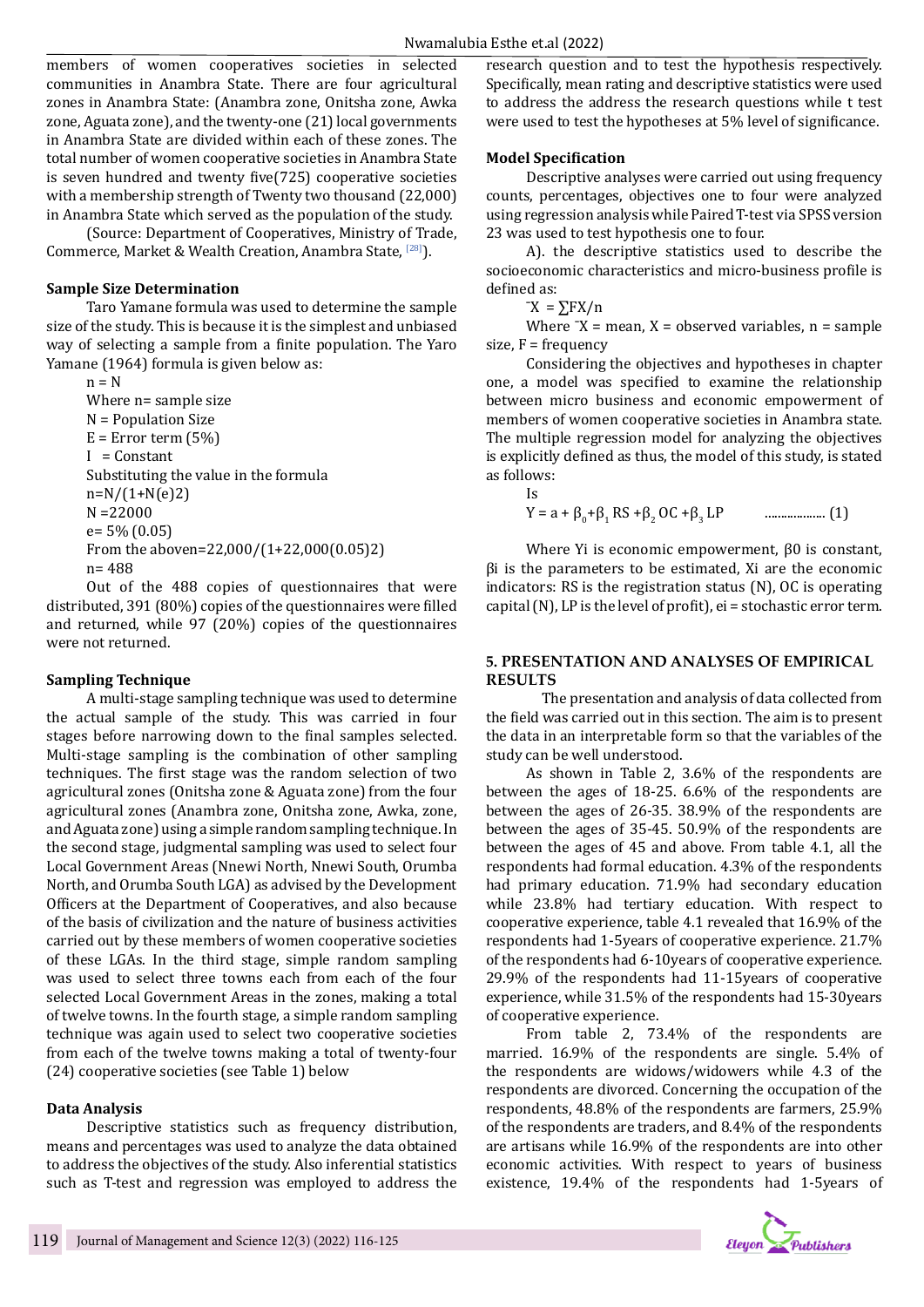business existence. 24.3% of the respondents had 6-10years of business existence. 27.4% of the respondents had 11-15years of business existence, while 28.9% of the respondents had 15-30years of business existence.

## **Dependent Variable: Economic Empowerment**

Predictors: (Constant), Non-business registration, operating capital, and level of profit

The data is analyzed based on the SPSS output presented in table 2

R-squared (R2) = 0.783 Adjusted R-squared = 0.750 F- Statistic = 68.13 The regression model is summarized as thus;

 $Y = F(X1, X2, X3, X4)$ 

We therefore estimate that, filling the regression line we have;

Economic Empowerment = 0.155+ -0.136RS+ 0.160OC+ 0.516LP

To determine the influence of micro business on economic empowerment in Anambra State, Nigeria, the weighted mean of the three independent variables were regressed on the dependent variable to enable us to determine the nature of the relationship between the dependent and independent variables, the effect of the three independent variables on the dependent variable, the overall fitness of the model using the F-statistics probability value and the level of significance. The above estimation implies that about 80.3% of the variation in the dependent variable (economic empowerment) was explained by the independent variables. This can be interpreted as a very strong positive relationship. The table above shows the regression result. The adjusted R2means that our model has accounted for 75% of the variance in the dependent variable, the remaining 25% of the variation in economic empowerment is explained by stochastic factors. The F- statistics with the value of 68.13 explains that the independent variables jointly explained the variation that occurred in the dependent variables and thus reveals the model to be a good fit for prediction. It also shows the precision of the model which was analyzed using economic a priori criteria and statistical criteria.

#### **Test of Hypotheses**

The t-test is used to know the statistical significance of the individual parameters at a 5% significance level. The result is shown in table 4 below.

We begin by bringing our working hypothesis to focus in considering the individual hypothesis. From table 4, the t-test result is interpreted below:

.Hypothesis One

Ho1: Non-Registration status of business has no significant effect on the empowerment of members of women cooperative societies in the study area.

Ha1: Non-Registration status of business has significant effect on the empowerment of members of women cooperative societies in the study area.

From table 5, the t-test value of business registration is significant; which represents 8.749Since the p-value is 0.000 which is less than the critical value 0.05, this study upholds that there exists a significant positive relationship between business registration and economic empowerment among members of women cooperative societies in Anambra state at 5% level of significance.

#### **Hypothesis Two**

Ho2: Operating capital has no significant effect on the empowerment of members of women cooperative societies in the study area.

Ha2: Operating capital has a significant effect on the empowerment of members of women cooperative societies in the study area.

From table 6, the t-test value of operating capital is significant at the 0.003 level of significance. We, therefore, reject the null hypothesis and accept the alternate by concluding that operating capital has a significant effect on the empowerment of members of women cooperative societies in the study area.

# **Hypothesis Three**

Ho3: Profit has no significant effect on the empowerment of members of women cooperative societies involved in microbusiness.

Ha3: Profit has a significant effect on the empowerment of members of women cooperative societies involved in microbusiness.

From table 7, the t-test value of level of profit is significant at 0.006 level of significance. We, therefore, reject the null hypothesis and accept the alternate by concluding that level of profit has significant effect on the empowerment of members of women cooperative societies involved in micro-business.

#### **6. Discussion of Findings**

#### **Discussion based on economic a priori criteria**

Discussion using this criterion enables us to determine the nature of the relationship between the dependent and independent variables. In this case, the sign and magnitude of each variable coefficient are evaluated against theoretical or economic a priori criteria/expectations. As shown in table 3, it is observed that the regression line has a positive intercept as presented by the constant  $(c) = 0.155$ . This means that if all the variables are held constant or fixed (zero), the empowerment of members of women cooperative societies will increase by 15.5%. The result also conforms to the a priori expectation. This states that the intercept could be positive or negative, so it conforms to the theoretical expectation. Business Registration has a negative influence on the empowerment of members of women cooperative societies. This implies that as the micro businesses of the members of the cooperative societies in the study area fail to gain business registration status, it will have an adverse effect on the empowerment of members of women cooperative societies. In other words, a 1% increase in the nonbusiness registration status of the members will bring about a 13.6% decreases in the empowerment of members of women cooperative societies.

Operating capital has a positive relationship with the empowerment of members of women cooperative societies. In other words, a 1% increase in operating capital will bring about a 16.0% increase in the empowerment of members of women cooperative societies.

The level of profit has a direct and positive relationship with the empowerment of members of women cooperative societies. As the level of profit grows, it increases the empowerment of members of women cooperative societies.

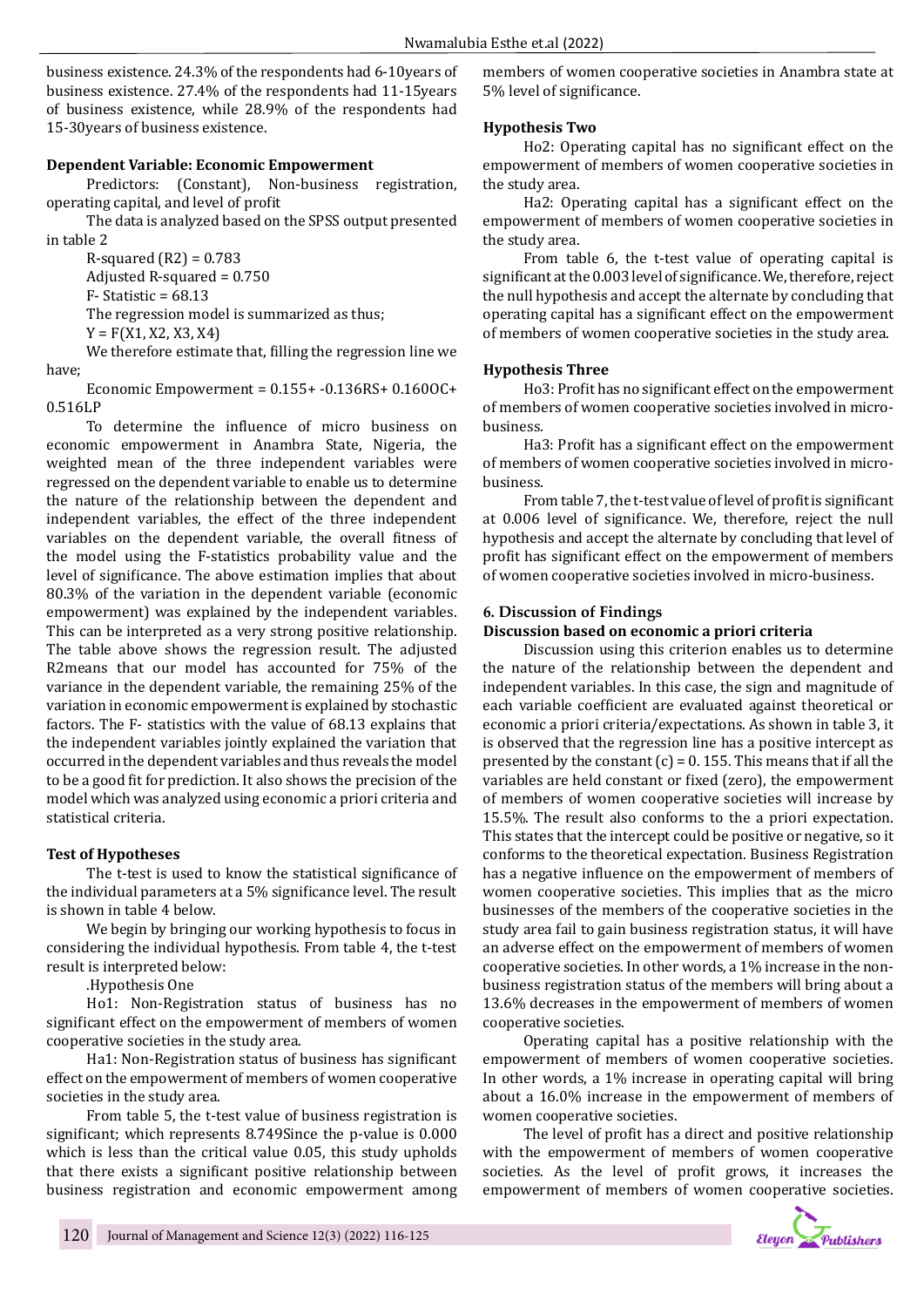# **Table 1: The LGAs Selected, Towns, Names of societies, and their membership strength**

| S. No | <b>Names of societies</b>              | L.G.A        | <b>Total</b> |
|-------|----------------------------------------|--------------|--------------|
| 1.    | Rainbow markersOtolo MCS Ltd           | Nnewi North  | 19           |
| 2.    | UruaguNnewi Enlightened women FMCS Ltd | Nnewi North  | 23           |
| 3.    | EzegwuOtoloNnewi FMCS                  | Nnewi North  | 26           |
| 4.    | NnedimmaUruaguNnewi Women FMCS Ltd     | Nnewi North  | 52           |
| 5.    | ExcellersNnewi MCS Ltd                 | Nnewi North  | 12           |
| 6.    | UmuezeaguUruagu FMCS Ltd               | Nnewi North  | 12           |
| 7.    | Osumenyi Women FMCS Ltd                | Nnewi South  | 30           |
| 8.    | ObiomaOsumenyi Women FMCS Ltd          | Nnewi South  | 19           |
| 9.    | UbakaUmudidaEzinifite WFMCS            | Nnewi South  | 22           |
| 10.   | Goodwill Osumenyi MCS                  | Nnewi South  | 10           |
| 11.   | Peace Ezinifite Women FMS Ltd          | Nnewi South  | 16           |
| 12.   | OyeUnubi MCS Ltd                       | Nnewi South  | 07           |
| 13.   | <b>Unique Women (Ezira) Fmcs</b>       | Orumba South | 20           |
| 14.   | ChidinmaUmunze MCS Ltd                 | Orumba South | 18           |
| 15.   | UmuakugharaUmunze FMCS                 | Orumba South | 12           |
| 16.   | NdiamakaOgboji Women MCS               | Orumba South | 30           |
| 17.   | Nwachinemerem (Ogboji) MCS Ltd         | Orumba South | 13           |
| 18.   | Chikwado Women MCS Ltd                 | Orumba South | 20           |
| 19.   | Seat of wisdom women MCS Ltd           | Orumba North | 15           |
| 20.   | Bell super Industrial MCS Ltd          | Orumba North | 17           |
| 21.   | Young Family MCs Ltd                   | Orumba North | 10           |
| 22.   | Chinedu Women Ltd                      | Orumba North | 18           |
| 23    | Mystical Rose MCS Ltd                  | Orumba North | 10           |
| 24    | God's Own widows Ltd                   | Orumba North | 19           |
|       |                                        |              | 391          |

**Source: Computation from Field Survey, 2021**

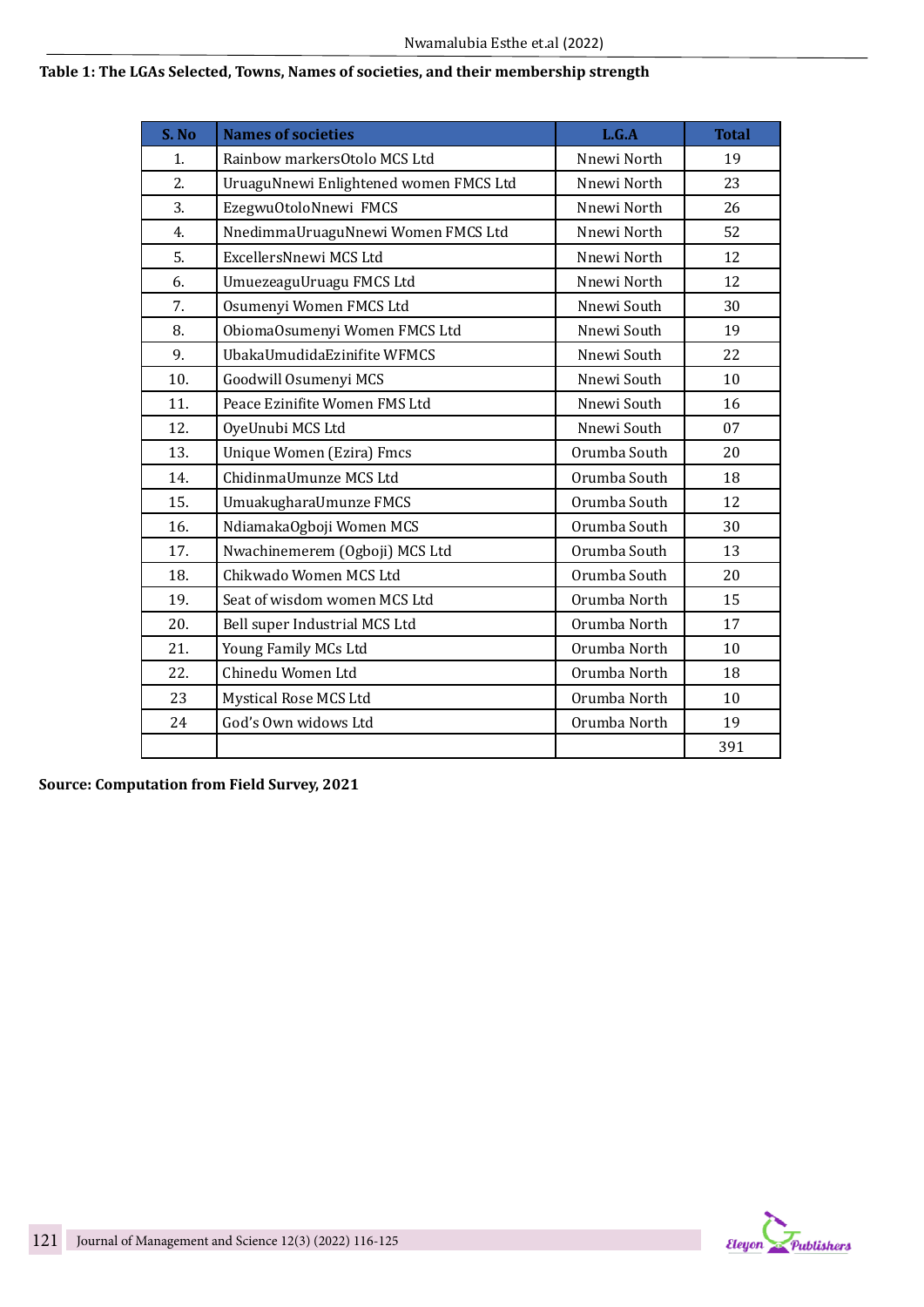# **Demographic Profile of the Respondents**

**Table 2: Distribution According to socio economic characteristics of members of women cooperative societies**

| <b>Variable</b>                       | <b>Frequency</b> | Percent (%) | Cumulative (%) |
|---------------------------------------|------------------|-------------|----------------|
| Age                                   |                  |             |                |
| 18-25                                 | 14               | 3.6         | 3.6            |
| 26-35                                 | 26               | 6.6         | 10.2           |
| 36-45                                 | 152              | 38.9        | 49.1           |
| 46 years and above                    | 199              | 50.9        | 100.0          |
| Total                                 | 391              | 100.0       |                |
| <b>Educational Qualification</b>      |                  |             |                |
| Primary                               | 17               | 4.3         | 4.3            |
| Secondary                             | 281              | 71.9        | 72.6           |
| Tertiary                              | 93               | 23.8        | 100.0          |
| Total                                 | 391              | 100.0       |                |
| Cooperative Experience                |                  |             |                |
| $1-5$                                 | 66               | 16.9        | 16.9           |
| $6 - 10$                              | 85               | 21.7        | 38.6           |
| $11 - 15$                             | 117              | 29.9        | 68.5           |
| 15-30                                 | 123              | 31.5        | 100.0          |
| Total                                 | 391              | 100.0       |                |
| <b>Marital Status</b>                 |                  |             |                |
| Married                               | 287              | 73.4        | 73.4           |
| Single                                | 66               | 16.9        | 90.3           |
| Widow/Widower                         | 21               | 5.4         | 95.7           |
| Divorced                              | 17               | 4.3         | 100            |
| Total                                 | 391              | 100.0       |                |
| Nature of Business                    |                  |             |                |
| Farming                               | 191              | 48.8        | 48.8           |
| Trading                               | 101              | 25.9        | 74.7           |
| Artisan                               | 33               | 8.4         | 83.1           |
| Others                                | 66               | 16.9        | 100            |
| Total                                 | 391              | 100.0       |                |
| <b>Years of Business</b><br>Existence |                  |             |                |
| $1-5$                                 | 76               | 19.4        | 19.4           |
| $6 - 10$                              | 95               | 24.3        | 43.7           |
| $11 - 15$                             | 107              | 27.4        | 71.1           |
| 15-30                                 | 113              | 28.9        | 100            |
| Total                                 | 391              | 100         |                |
| Household size                        |                  |             |                |
| $1 - 3$                               | 176              | 45.0        | 45.0           |
| $4 - 6$                               | 171              | 43.8        | 88.8           |
| $7-9$                                 | 31               | 7.9         | 96.7           |
| 9 members and above                   | 13               | 3.3         | 100            |
| Total                                 | 391              | 100         |                |

**Source: Field Survey, 2021**

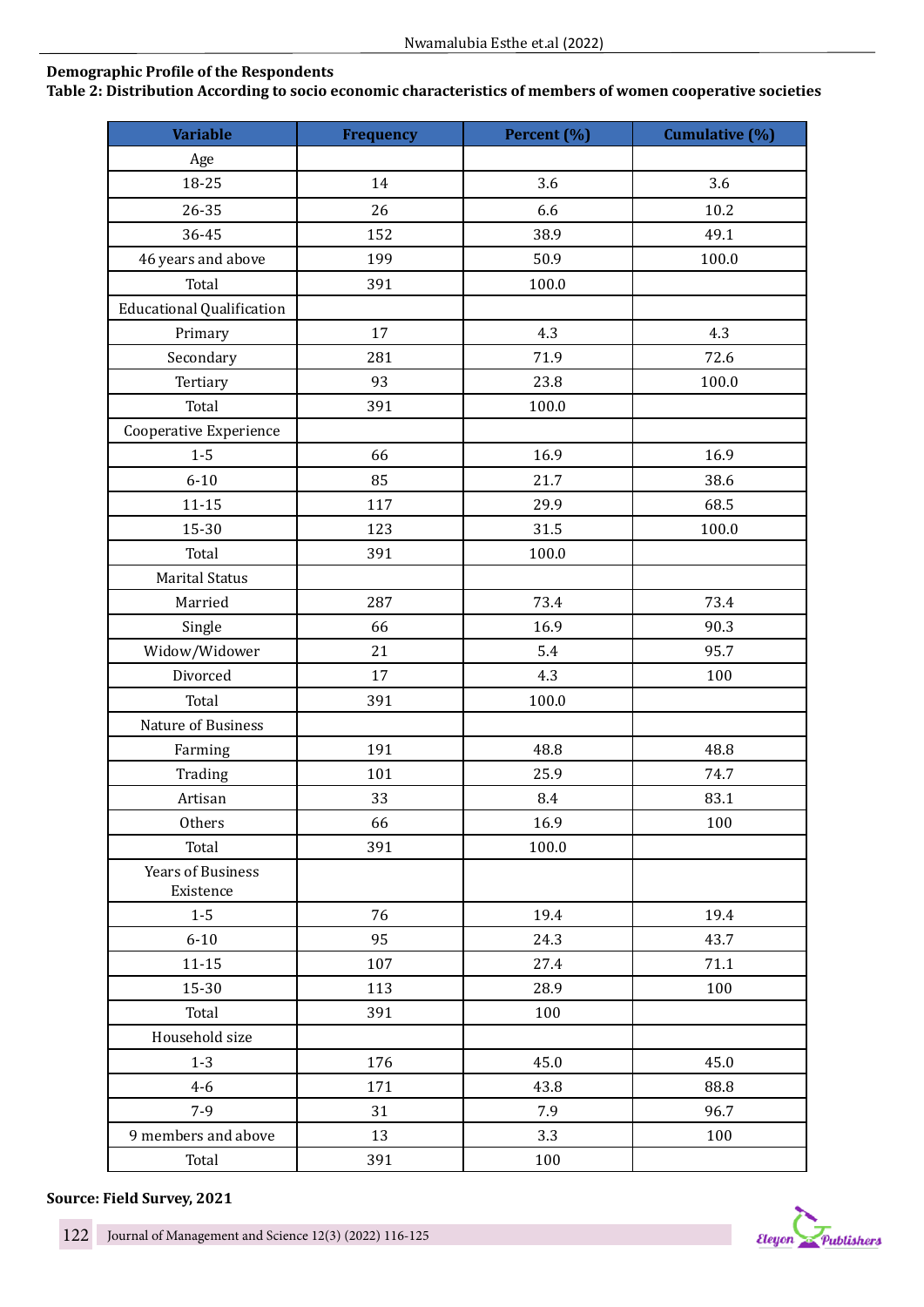# **Regression Analysis Result**

**Table 3: Regression Result showing the effect of non-business registration, operating capital, level of profit on the economic empowerment of members of women cooperative societies in Anambra State, Nigeria**

| <b>Model</b>              | B        | Std. error | $\overline{\phantom{a}}$ | Sig.  |
|---------------------------|----------|------------|--------------------------|-------|
| Constant(C)               | 0.155    | 0.034      | 4.579                    | 0.000 |
| Non-Business Registration | $-0.136$ | 0.061      | $-8.749$                 | 0.000 |
| <b>Operating Capital</b>  | 0.160    | 0.066      | 6.991                    | 0.003 |
| Level of Profit           | 0.516    | 0.128      | 4.046                    | 0.006 |
| R                         | 0.803    |            |                          |       |
| R <sub>2</sub>            | 0.783    |            |                          |       |
| Adj. R2                   | 0.750    |            |                          |       |
| F-statistic               | 68.13    |            |                          | 0.000 |

# **Source: Researcher Computation using SPSS**

# **Table 4: Summary of t-statistic**

| <b>Variables</b>             | t-cal (tcal) | Sig.  | <b>Conclusion</b>                 |
|------------------------------|--------------|-------|-----------------------------------|
| Constant(C)                  | 4.579        | 0.000 | <b>Statistically Significance</b> |
| <b>Business Registration</b> | $-8.749$     | 0.000 | <b>Statistically Significance</b> |
| <b>Operating Capital</b>     | 6.991        | 0.003 | <b>Statistically Significance</b> |
| Level of Profit              | 4.046        | 0.006 | <b>Statistically Significance</b> |
| F-statistic                  | 68.13        | 0.000 | <b>Statistically Significance</b> |

# **Source: Researchers computation (2021)**

#### **Table 5: Hypothesis One**

| <b>Variables</b>             | t-cal (tcal) | Sig.  | <b>Conclusion</b>                 |
|------------------------------|--------------|-------|-----------------------------------|
| Constant(C)                  | 4.579        | 0.000 | <b>Statistically Significance</b> |
| <b>Business Registration</b> | $-8.749$     | 0.000 | <b>Statistically Significance</b> |

## **Source: Researchers computation, 2021**

#### **Table 6: Hypothesis Two**

| Variables                | t-cal (tcal) | Sig.  | <b>Conclusion</b>                 |
|--------------------------|--------------|-------|-----------------------------------|
| Constant(C)              | 4.579        | 0.000 | <b>Statistically Significance</b> |
| <b>Operating Capital</b> | 6.991        | 0.003 | <b>Statistically Significance</b> |

#### **Source: Researchers computation, 2021**

#### **Table 7: Hypothesis Three**

| <b>Variables</b> | t-cal (tcal) | Sig.  | <b>Conclusion</b>                 |
|------------------|--------------|-------|-----------------------------------|
| Constant(C)      | 4.579        | 0.000 | <b>Statistically Significance</b> |
| Level of Profit  | 4.046        | 0.006 | <b>Statistically Significance</b> |

#### **Source: Researchers computation, 2021**

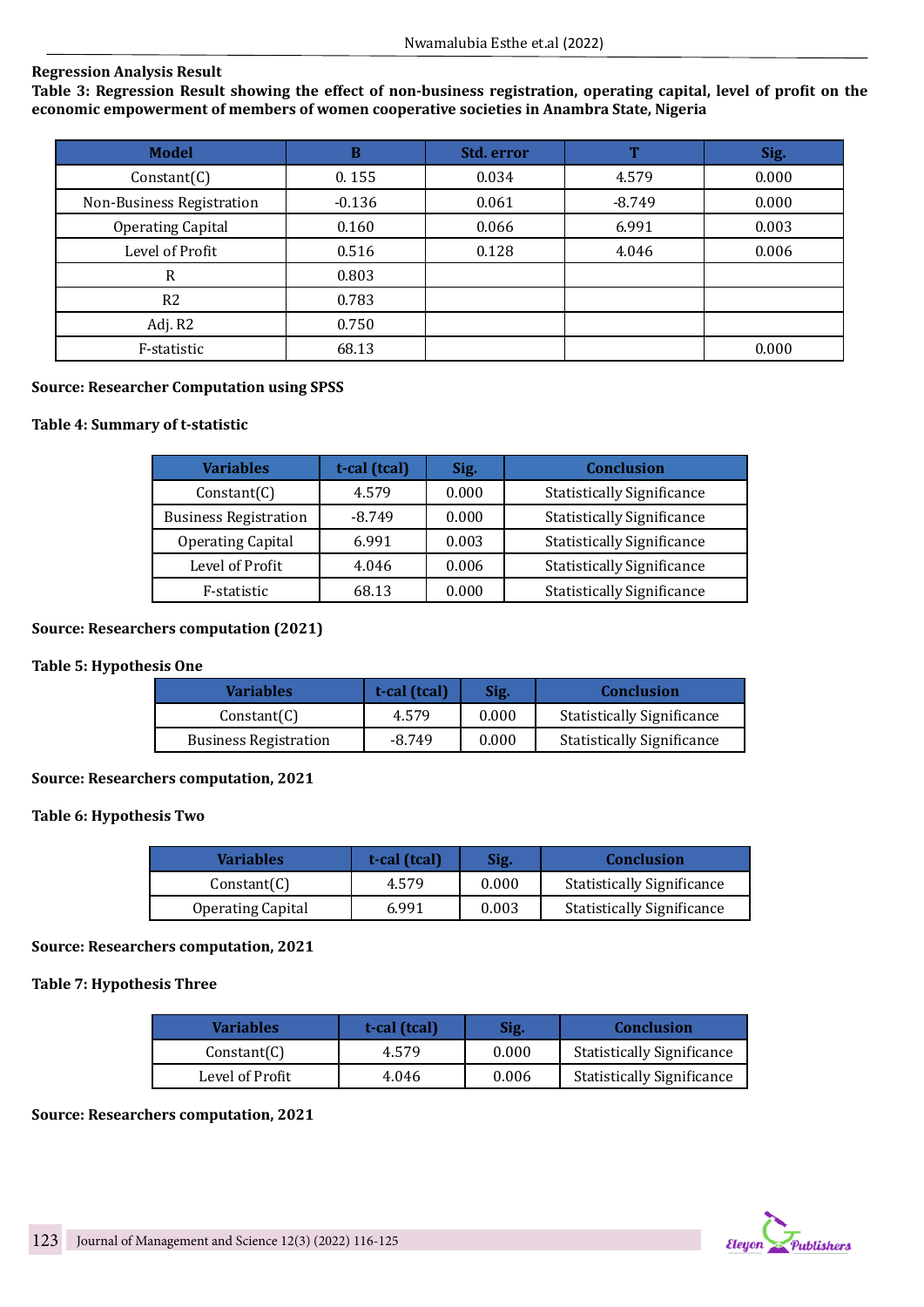# **Discussion based on statistical criteria**

In order to also determine the influence of influence of micro-business on the empowerment of women cooperative societies in Anambra State, Nigeria, the analysis was also done based on statistical criteria by applying the coefficient of determination (R2) and the F–test. In general, the joint effect of the explanatory variables-independent variables-in the model account for 0.783 or 78.3% of the variations in the empowerment of women cooperative societies in Anambra State, Nigeria. This implies that 78.3% of the variations in the empowerment of women cooperative societies in Anambra State, Nigeria are being accounted for or explained by the variations in the explanatory variables. While other independent variables not captured in the model explain just 21.7% of the variations in micro-business. All the three coefficients (Business Registration, Operating capital, and Level of profit) significantly influence the empowerment of women cooperative societies in Anambra State, Nigeria.

# **7. CONCLUSION AND RECOMMENDATIONS**

i.Non-Business Registration has a negative and significant influence on the empowerment of members of women cooperative societies. The descriptive statistics also suggest that the registration status of businesses affectsthe economic empowerment of members of women cooperative societies in the study area with a grand mean of 3.24 and a standard deviation of 0.834.

ii.Operating capital has a positive and significant effect on the empowerment of members of women cooperative societies. In other words, a 1% increase in operating capital will bring about 16.0% increases in the empowerment of members of women cooperative societies.

iii.The level of profit has a direct and positive relationship with the empowerment of members of women cooperative societies. As the level of profit grows, it increases the empowerment of members of women cooperative societies. In other words, a 1% increase in the level of profit will bring about 51.6% increases in the empowerment of members of women cooperative societies.

Based on the findings of this study, the following recommendations are made:

i.Women operating micro-businesses should register their businesses. This stands the chance of accessing funds for expansion from government and donor agencies.

ii.Financial discipline and proper record keeping are important for women operating micro-businesses. This will help sustain the operating capital of their business. Control measures should also be taken as this represents cash and a substantial share of funds for the business.

iii.The level of profit is found to have a positive and significant effect on the empowerment of members of women cooperative societies. It is therefore important that they prepare their financial statement and trading account to enable them to track and grow their level of profit.

#### **Acknowledgemet**

Nill

**Funding**

No funding was received to carry out this study.

#### **References**

- 1. L. Muklis, D.H. Mohammad, S.A. Mohd, Micro Enterprise Development and Income Sustainability for Poverty Reduction: A Literature Investigation, International Journal of Business and Technopreneurship, 7 (2017) 23-38.
- 2. N. Kabeer, Empowerment, citizenship and gender justice: a contribution to locally grounded theories of change in women's lives, Ethics Soc, Welfare, 6 (2012) 216–232.
- 3. A.E. Singer, Business Strategy and Poverty Alleviation, Journal of Business Ethics, 66 (2006) 225–231.
- 4. Central Bank of Nigeria, Seminar on Small and Medium Industries Equity Investments Scheme (SMIEIS), CBN training centre, Lagos, (2003).
- 5. M.D. Hussain, A.B. Bhuiyan, R. Bakar, Entrepreneurship Development and Poverty Alleviation: an Empirical Review, Journal of Asian Scientific Research, 4 (2014) 558–573.
- 6. M.A. Rahman, Women's empowerment: Concept and Beyond, Global Journal of Human Social Science, 13 (2013) 8-13.
- 7. 7N. Kabeer, Gender equality and women's empowerment: A critical analysis of the third millennium development goal 1, Gender & Development, 13 (2005) 13-24.
- 8. S. Budgeon, Individualized femininity and feminist politics of choice. European Journal of Women's Studies, 22 (2015) 303–318.
- 9. T. Kurtiş, G. Adams, S. Estrada Villalta, Decolonizing empowerment: implications for sustainable wellbeing, Anal of Social Issues and Public Policy, 16 (2016) 387–391.
- 10. C.A. Obianefo, L. Mailafia, Y. Ismaila, I.C. Ezeano, G.I. Isaiah, I.P. Ohalete, Mediation Analysis of Entrepreneurship Development on the Economic Growth of Women Entrepreneurs in Nigeria, (2020).
- 11. N. Selviand, S. Bakialekshmi, Online Education: It's Implication towards Undergraduate Students' at Private Higher Learning Institution and Malaysian Education System from Educator Perspectives, 6th International Conference of Global Business and Social Entrepreneurship, Kota Bharu, Malaysia, (2017).
- 12. D.K. Behara, Economic empowerment of women labourers in Gujarat.Anvesak, 43 (2013) 33-40.
- 13. S. Sharifah, Affirmative Policy Implementation and Women Empowerment in Malaysia Public Sector. Proceedings of the Australasian Conference on Business and Social Sciences, (2015).
- 14. M. Rajeshwari, A Study on Issues and Challenges of Women Empowerment. Journal of Business and Management, 4 (2015) 13-19.
- 15. A. Golla, A. Malhotra, P. Nanda, R. Mehra, Understanding and measuring women's economic empowerment, Definition, framework, indicators, Washington DC: International Center for Research on Women, (2011).
- 16. D. Lawson, Infrastructure and time poverty in Lesotho, South African Journal of Economics, 76 (2008) 77-88.
- 17. A.O. Adenugba, N. Raji-Mustapha, The Role of Women in Promoting Agricultural Productivity and Developing Skills for Improved Quality of Life in Rural Areas, Journal of Engineering, 3 (2013) 51-58.